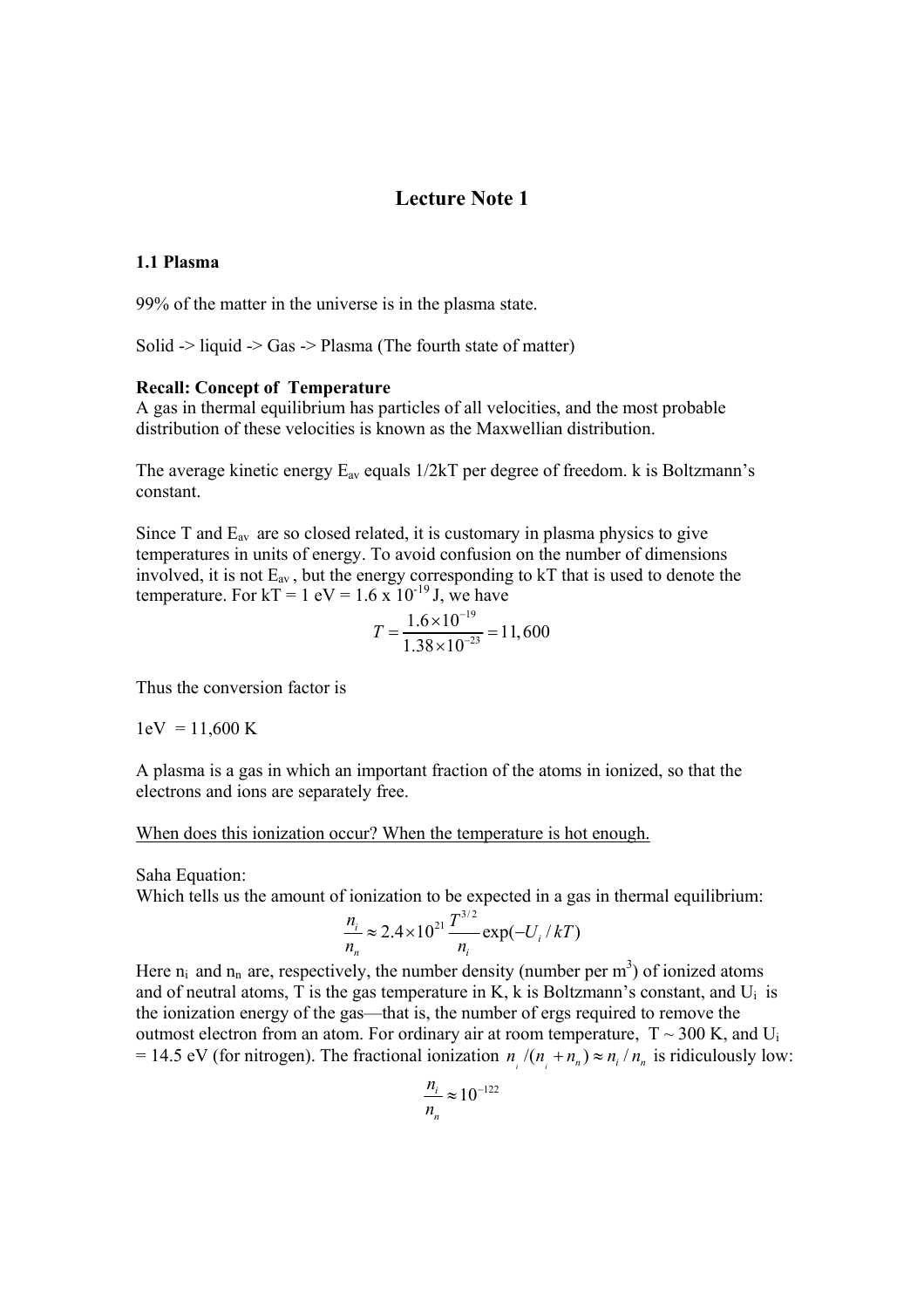As the temperature is raised, the degree of ionization remains low until  $U_i$  is only a few times kT. Then  $n_i/n_n$  rises abruptly, and the gas is in plasma state.

Any ionized gas cannot be called a plasma, of course; there is always some small degree of ionization in any gas. A useful definition is as follows:

A plasma is a quasineutral gas of charged and neutral particles which exhibits collective behavior.

## **Collective behavior:**

For ordinary air, the molecule is neutral, there is no net electromagnetic force on it, and the force of gravity is negligible. The molecule moves undisturbed until is makes collision with another molecule, and these collisions control the particle's motion. The situation is totally different in a plasma, which has charged particles. As these charges move around, they can generate local concentrations of positive or negative charge, which give rise to electric fields. Motion of charges also generates currents, and hence magnetic fields. These fields affect the motion of other charged particles far away.

 It is the long-ranged Coulomb force that gives the plasma a large repertoire of possible motions and enriches the field of study known as plasma physics. By "collective behavior" we mean motions that depend not only on local conditions but on the state of the plasma in remote regions as well.

#### **Quasi Neutral:**

If a gas of electrons and ions (singly charged) has unequal numbers, there will be a net charge density,  $\rho$ .

$$
\rho = n_e(-e) + n_i(+e) = e(n_i - n_e)
$$

This will give rise to an electric field via.

$$
\nabla \cdot E = \rho / \varepsilon_0 = e / \varepsilon_0 (n_i - n_e)
$$

Example: Slab

$$
\frac{dE}{dx} = \rho / \varepsilon_0
$$
  

$$
\Rightarrow E = \rho x / \varepsilon_0
$$

This results in a force on the charges tending to expel whichever species is in excess. That is, if  $n_i > n_e$ , the E field causes  $n_i$  to decrease,  $n_e$  to increase tending to reduce the charge.

This restoring force is enormous!

Example

Consider T<sub>e</sub> = 1 eV,  $n_e = 10^{19}$  m<sup>-3</sup> (a modest plasma; c.f. density of atmosphere  $n_{\text{molecules}}$ ~3 x  $10^{25}$  m<sup>-3</sup>

Suppose there is a small difference in ion & electron densities  $\Delta n = (n_i - n_e)$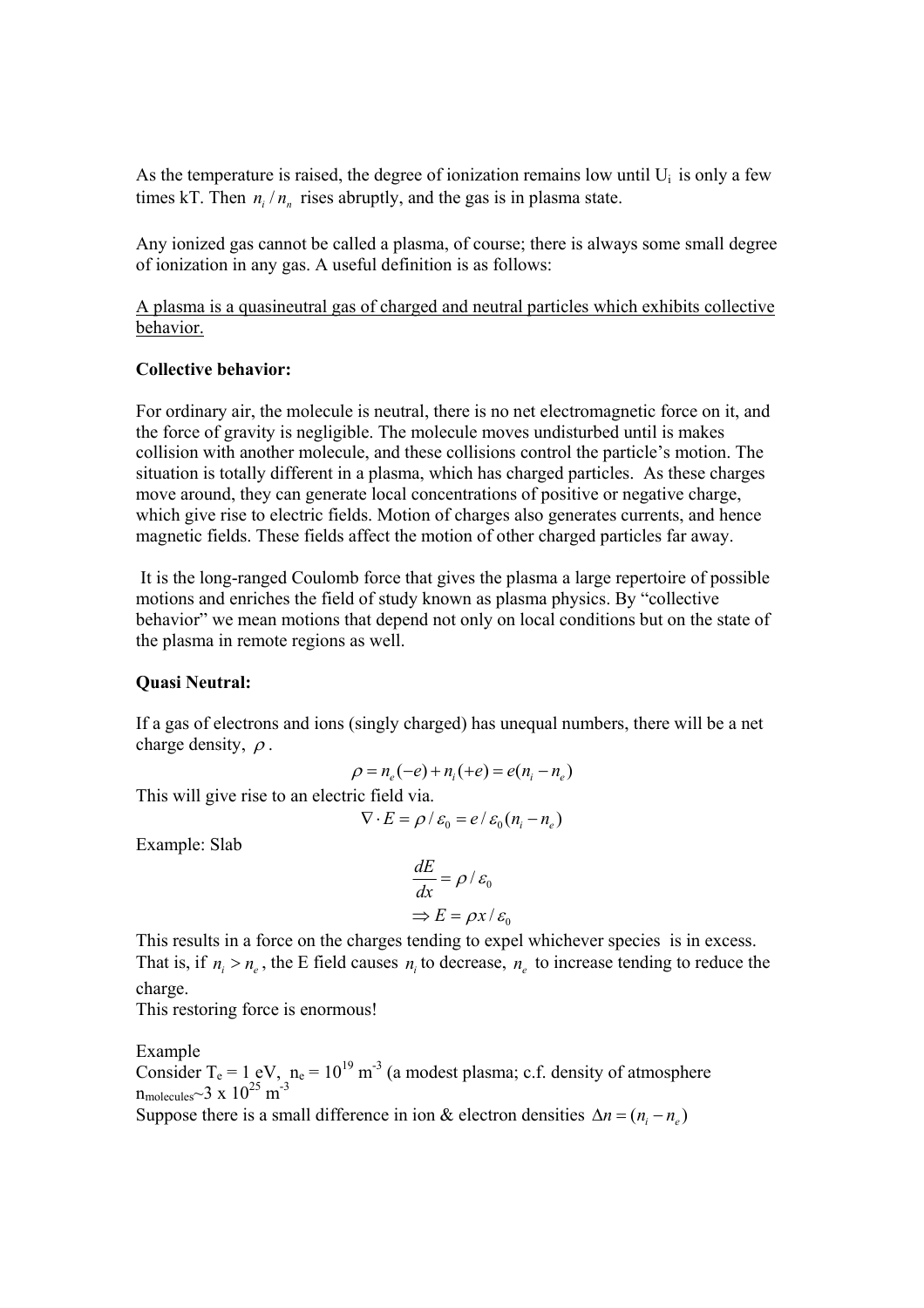So  $\rho = \Delta n \cdot e$ Then the force per unit volume at distance x is

$$
F_e = \rho E = \rho^2 x / \varepsilon_0 = (\Delta n \cdot e)^2 x / \varepsilon_0
$$

Take  $\Delta n / n = 1\%$ ,  $x = 0.10$  *m* 

$$
F_e = (10^{17} \times 1.6 \times 10^{-19})^2 0.1/8.8 \times 10^{-12} = 3 \times 10^6
$$
 Nm<sup>-3</sup>

Compare this with the pressure force per unit volume  $\sim P/x$ :  $P \sim n_e T_e$ 

$$
F_p \sim 10^9 \times 1.6 \times 10^{-19} / 0.1 = 16
$$
 Nm<sup>-3</sup>

Electrostatic force >> Kinetic Pressure Force

This is one aspect of the fact that, because of being ionized, plasmas exhibit all sorts of collective behavior, different from neutral gasses, mediated by the long distance electromagnetic forces E, B

Another example (related) is that of longitudinal waves. In a normal gas, sound waves are propagated via the intermolecular action of collisions in a plasma, waves can propagate when collisions are negligible because of the coulomb interaction of the particles.

#### **1.2 Debye Shielding**

Plasma Density in Electrostatic Potential

When there is a varying potential, φ, the densities of electrons (and ions) is affected by it. If electrons are in thermal equilibrium, they will adopt a Boltzmann distribution of density

$$
n_e \propto \exp(\frac{e\phi}{T_e})
$$

This is because each electron, regardless of velocity possesses a potential energy -eφ. Consequence is that



Electric Potential

A self-consistent loop of dependencies occurs.

This is one elementary example of the general principle of plasmas requiring a selfconsistent solution of Maxwell's equations of electrodynamics plus the particle dynamics of the plasma.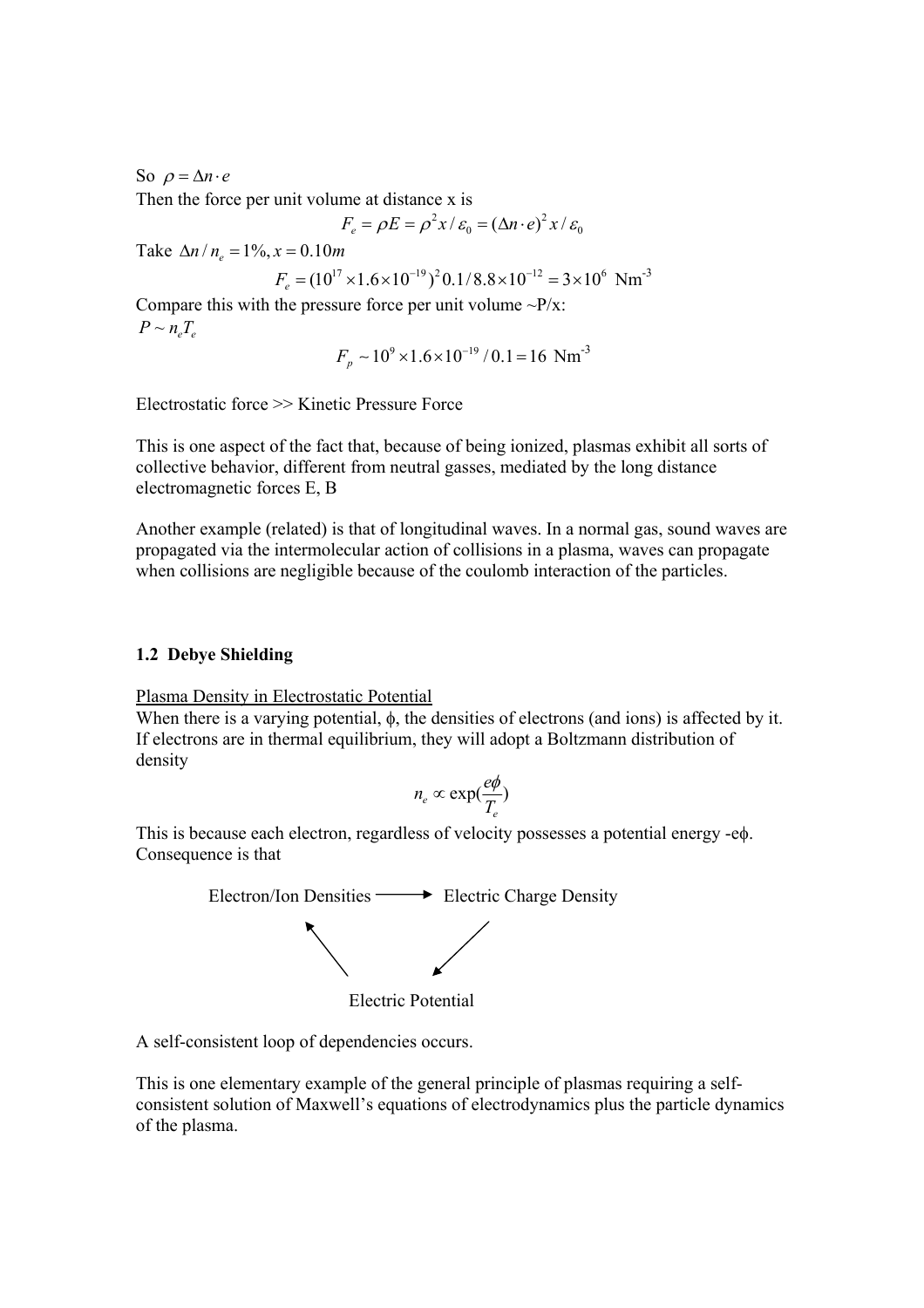## **Debye Shielding**

A slightly different approach to discussing quasi-neutrality leads to the important quantity called the Debye Length.

Suppose we put a plane grid into a plasma, held at a certain potential, $\phi_{g}$ .



Then, unlike the vacuum case, the perturbation to the potential falls off rather rapidly into the plasma. We can show this as follows. The important equations are Poisson's Equations:

$$
\nabla^2 \phi = \frac{d^2 \phi}{dx^2} = -\frac{e}{\varepsilon_0} (n_i - n_e)
$$

Electron Density  $n_e = n_\infty \exp(e\phi / T_e)$ 

[This is a Boltzmann factor; It assumes that electrons are in thermal equilibrium,  $n_{\infty}$  is density far from the grid (where we take  $\phi = 0$ )]

Ion Density  $n_i = n_\infty$ 

[Applies far from grid by quasi-neutrality; we just assume, for the sake of this illustrative calculation that ion density is not perturbed by φ-perturbation.] Substitute:

$$
\frac{d^2\phi}{dx^2} = \frac{en_\infty}{\varepsilon_0} \left[ \exp(\frac{e\phi}{T_e}) - 1 \right]
$$

This is a nasty nonlinear equations, but far from the grid  $e\phi/T_e \ll 1$ , so we can use a Taylor expansion:  $\exp(e\phi/T_e) \approx 1 + e\phi/T_e$ 

So

$$
\frac{d^2\phi}{dx^2} = \frac{en_{\infty}}{\varepsilon_0} \frac{e}{T_e} \phi = \frac{e^2 n_{\infty}}{\varepsilon_0 T_e} \phi
$$

Solutions: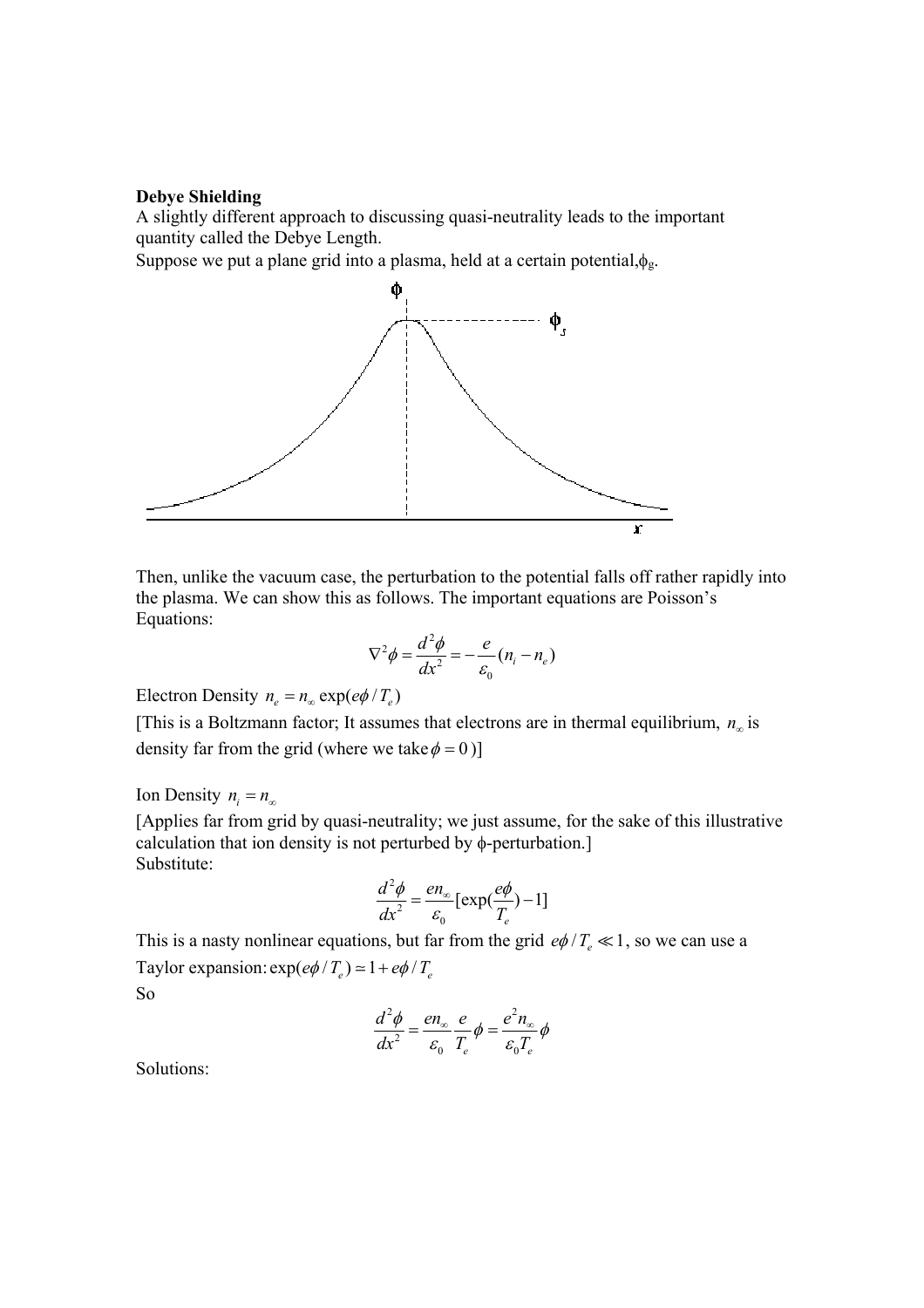$\phi = \phi_0 \exp(-|x|/\lambda_D)$ 

*where*

$$
\lambda_D \equiv \left(\frac{\varepsilon_0 T_e}{e^2 n_{\infty}}\right)^{1/2}
$$

This is called the Debye Length. Perturbations to the charge density and potential in a plasma tend to fall off with characteristic length  $\lambda_D$ .

In fusion plasma  $\lambda_D$  is typically small.

 $[e.g. n_e = 10^{20} m^{-3}, T_e = 1 keV, \lambda_p = 2 \times 10^{-5} m = 20 \mu m]$ 

Usually we include as part of the definition of a plasma that  $\lambda_D \ll$  size of plasma. This ensures that collective effects, quasi-neutrality etc. are important. Otherwise they probably aren't.

## **1.3 Occurrence of plasma**

Gas Discharge: Fluorescent Lights, spark gaps, arcs, welding, lighting Controlled fusion Ionosphere: Ionized belt surrounding earth Interplanetary medium: Magnetospheres of planets, stars. Solar wind. Stellar Astrophysics: Stars. Pulsars, Radiation-process. Ion propulsion: Advanced space drives etc. Space Technology : Interaction of spacecraft with environment Gas lasers: Plasma discharge pumped lasers:  $CO<sub>2</sub>$  HeNe Materials Processing: Surface treatment for hardening, Crystal growing. Semiconductor Processing: Ion beam doping, plasma etching & sputtering. Solid state plasmas: Behavior of semiconductors

## **1.4 The Plasma Parameter**

Notice that in our development of Debye Shielding, we used  $n_e$ e as the charge density and supposed that it could be taken as smooth and continuous. However if the density were so low that there were < 1 electron in the Debye Shielding region this approach would not be valid. Actually we have to address this problem in 3-D by defining the "Plasma Parameter", N<sub>D</sub>, as

 $N_D$  = number of particles in the 'Debye Sphere'

$$
= n \cdot \frac{4\pi}{3} \lambda_D^{3} \propto \frac{T^{3/2}}{n^{1/2}}
$$

If  $N_D$ <1 then the individual particle cannot be treated as a smooth continuum. It will be seen later that this means that collisions dominate the behavior: i.e. short range correlation is jus as important as the long range collective effects.

Often, therefore we add a further qualification of plasma:  $N_D$  >> 1 (Collective effects dominate over collisions)